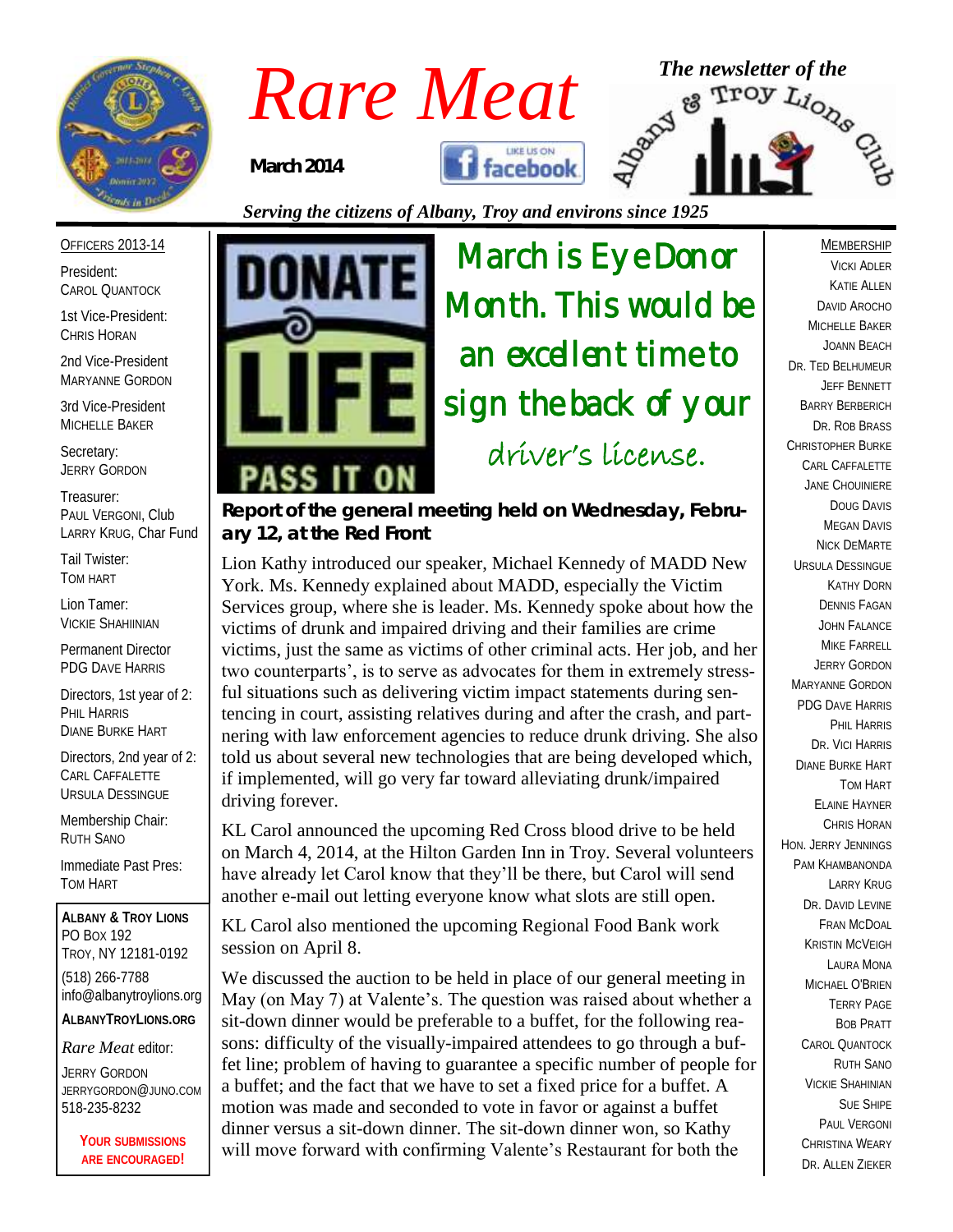May auction and our installation dinner in June.

KL Carol also announced our new committee for our blind members, mentioning that Jeff Bennett and Mike O'Brien would be co-chairs and assisted by Kathy Dorn and Chris Horan. While no ideas were discussed at the meeting (due to them being at different tables—bad logistics), I think that there will be some ideas forthcoming.

KL Carol also announced the creation of the new A&T Lions Facebook page, created by our new PR Chair Laura Mona. We discussed the merits of the Facebook page and how it will help us get more exposure.

Thanks to KL Carol for taking these notes during Lion Jerry's southern vacation.

*Report of the board meetings held on Wednesday, February 19, at the Route 7 Diner* 

Because of the lack of a quorum, the meeting was cancelled.

# BRING A POTENTIAL MEMBER TO A MEETING

### *Our next meeting ...*

Our next meeting will be on the **Wednesday, March 5** at 6 PM at the Red Front. Our speaker will be Mr. Christopher Small, Disaster Services Liaison of The Stakeholders Inc. From their web site: "The Stakeholders strives to create opportunities for people to volunteer, and learn, grow and invest in their communities." Sounds like something Lions should be very interested in.

#### *Bunnies*

**Lion Michelle Baker** is chairing our Bunny Committee. If you want some chocolate bunnies, contact her at [michelle.baker@suny.edu](mailto:michelle.baker@suny.edu) or H: 281-8865 or W: 320-1164. They're \$5 each, and four flavors are available: solid milk chocolate (6.2 oz), white chocolate (6.2 oz), dark chocolate (3.5 oz) and no-sugar-added milk chocolate (3.5 oz). Each sale helps the Lions Eye Institute.



### *KidSight*

Lion Ursula helped with a screening on February 13 at the Albany Jewish Community Center in Albany. They screened 57 kids and flagged 2 as needing follow-up by an ophthalmologist. There are no screenings within our territory during March.

### *On a more personal note…*

Lions Maryanne and Jerry had a very interesting experience when they visited the Pompano Beach (FL) Lions on Feb 6. Email correspondence with King Lion Blair Anderson confirmed their meeting time (7 pm) and place, but when we got to the local restaurant at 6:55, there was only one member there: their treasurer, Lion Tony, originally from Brooklyn. A few others showed up, and soon we found ourselves at a table with 4 Pompano Beach Lions. We did the pledge, Lions' toast, and a non-standard prayer. King Lion distributed selected pages from their district newsletter and they talked about a few things over dinner. That was it.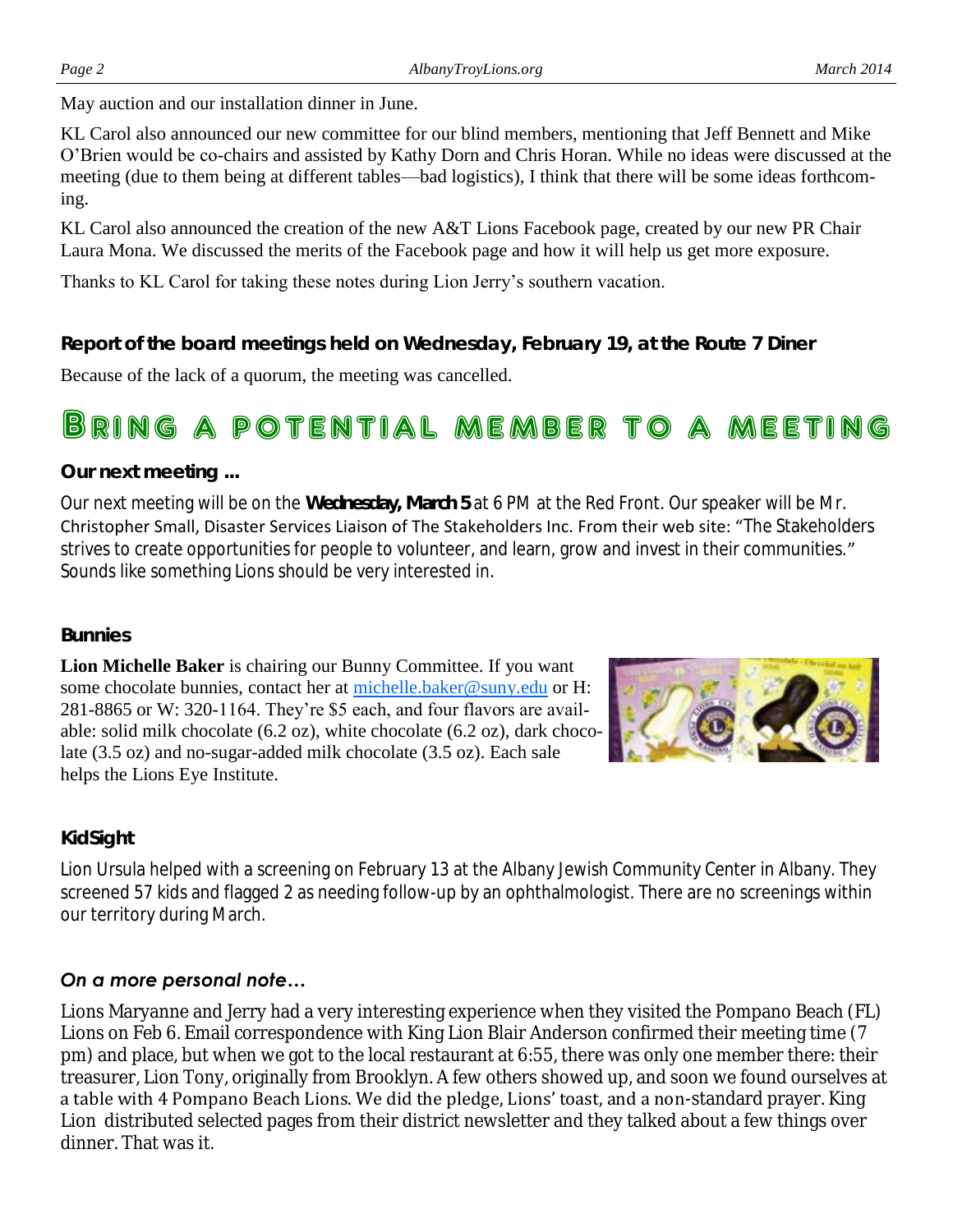

Our next **BLOOD DRIVE** will be **Tuesday March 4, from 1-6 PM** at the Hilton Garden Inn in Troy. We need volunteers:

- To work at the registration desk and the canteen at the drive,
- ◆ And to donate blood.

If you can do any or all of these, please sign up with KL Carol at **cquantoc@nycap.rr.com** or **664-3901**.

*Future blood drives: June at TBD; September at TBD; December at TBD.*

## *Happy Birthday!*

Happy **March** birthday to these A&T Lions:

13th - Tom Hart

16th - Ruth Sano

19th - Joann Beach



*Happy Anniversary!*

Happy Lions Anniversary to these **March** inductees:

Christina Weary - 1 year Chris Burke - 7 years Dave Levine - 35 years

| <b>March 2014</b>                       |                           |                                                                  |                                                        |                                  |        |                                                  |
|-----------------------------------------|---------------------------|------------------------------------------------------------------|--------------------------------------------------------|----------------------------------|--------|--------------------------------------------------|
| Sunday                                  | Monday                    | Tuesday                                                          | Wednesday                                              | <b>Thursday</b>                  | Friday | Saturday                                         |
| $\overline{2}$                          | 3                         | 4 Mardi Gras<br>1-6pm: Blood<br>drive at Hilton<br>on Hoosick St | 5 Ash Wed.<br>6pm: Meeting<br>at Red Front.<br>See p 2 | $\boldsymbol{6}$                 | 7      | 8                                                |
| 9<br>2am: DST -<br>turn clocks<br>ahead | 10                        | 11                                                               | 12                                                     | 13                               | 14     | 15<br>The Ides of<br>March:<br>bewarel           |
| 16                                      | 17<br>St Patrick's<br>Day | 18                                                               | 19<br>6pm: Board<br>meeting at<br><b>Rte 7 Diner</b>   | 20<br>12:57pm:<br>Spring begins! | 21     | 22                                               |
| 23                                      | 24                        | 25                                                               | 26                                                     | 27                               | 28     | 29<br>20Y2 Cabinet<br>meeting. See<br>last page. |
| 30                                      | 31                        |                                                                  |                                                        |                                  |        |                                                  |